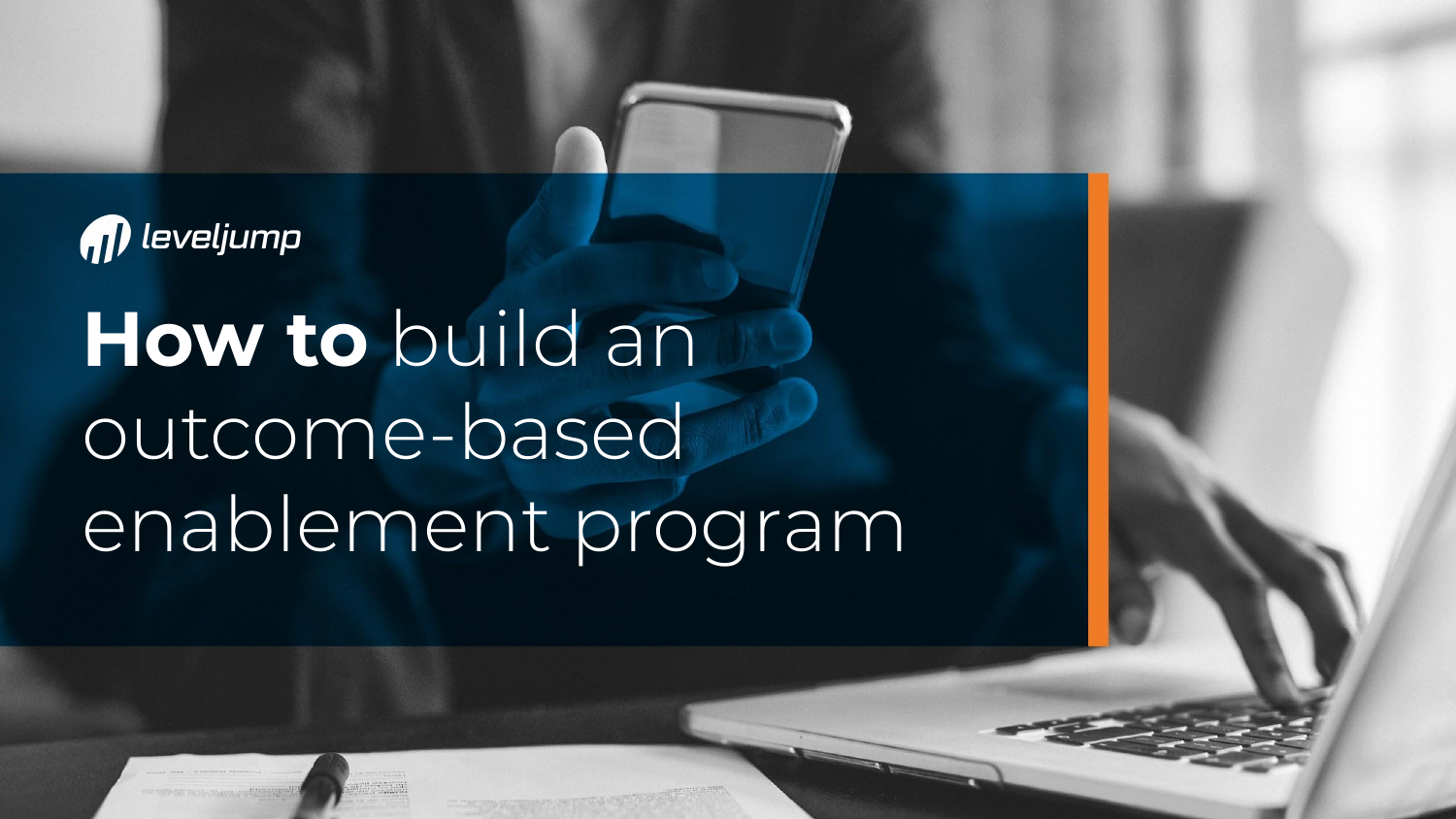### SaaSMe Inc **INTRODUCING**

- Sales enablement manager
- B2B SaaS company
- 100 reps
- 1 enabler, looking to hire more
- **•** Growing fast
- VC backed company (with VC-backed targets

### *al* leveljump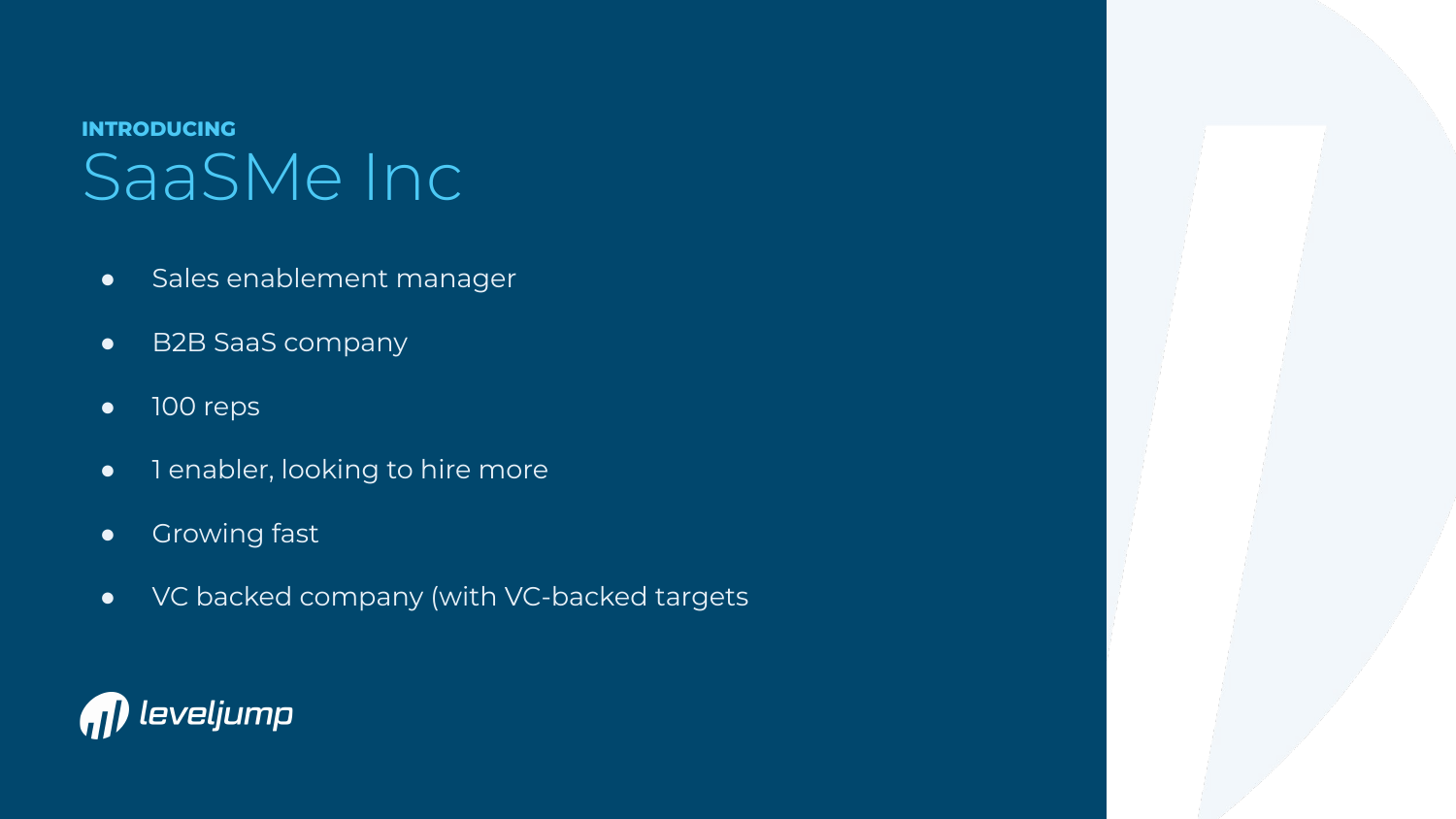## Outcome-Based Enablement

- ➔ **Outcome:** What are you trying to achieve?
- → **Habit:** What do sellers need to do differently to get there?
- ➔ **Certification:** What do you need to validate reps can do before you release them to the wide world?
- → **Program**: what do reps need to learn to pass their certification

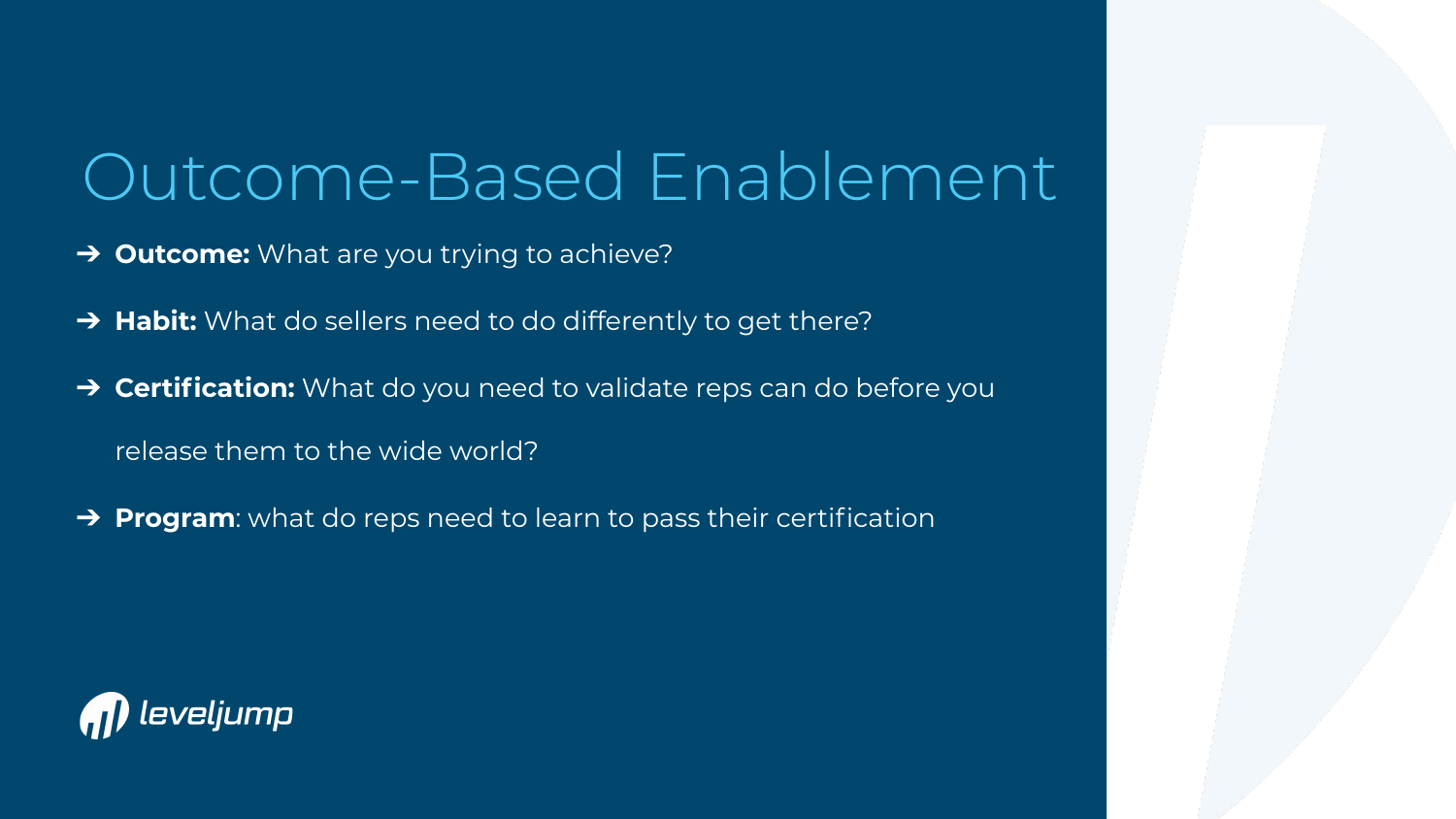

## Outcomes

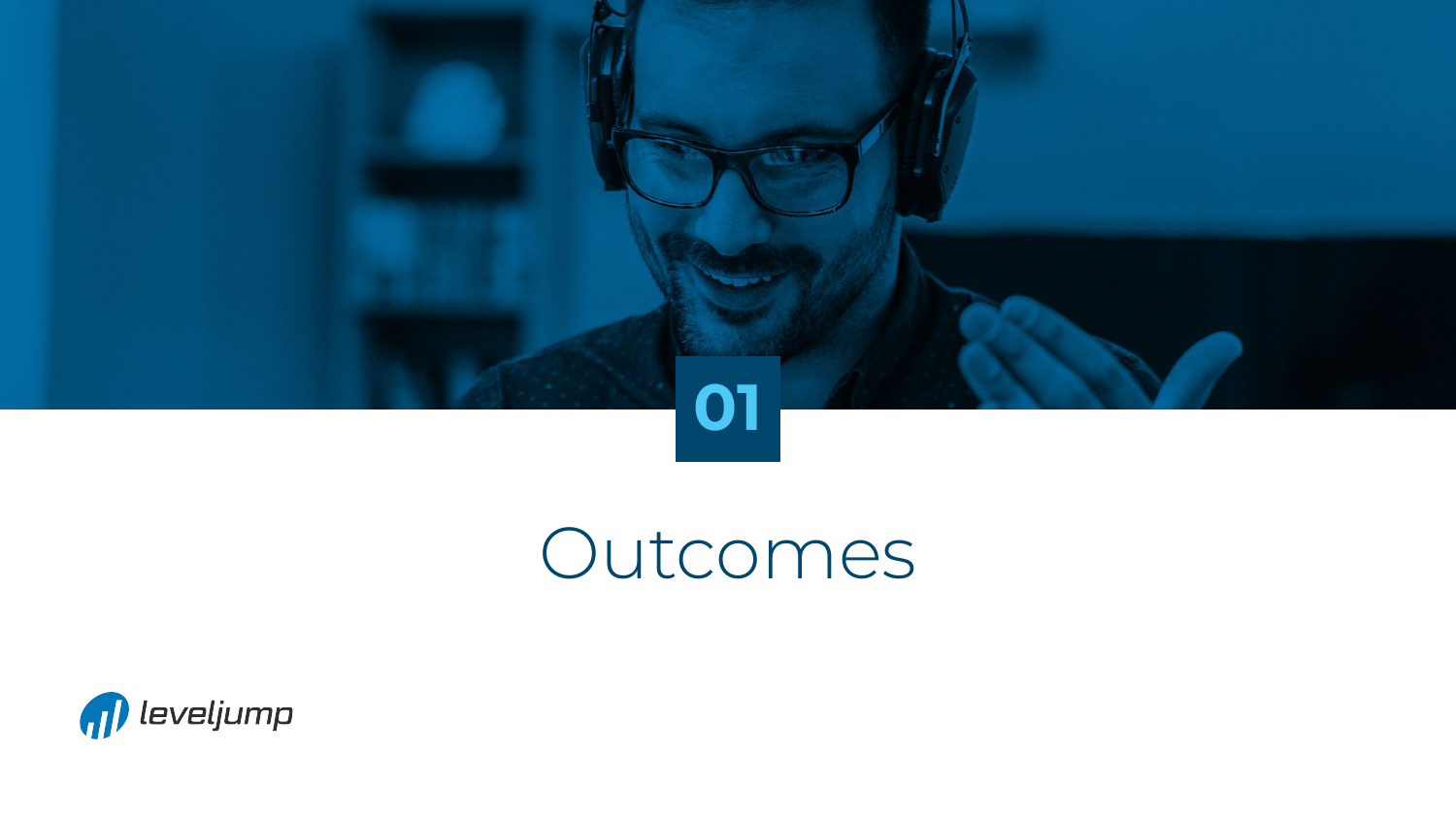### What to improve **OUTCOMES**

- Examine data
- Talk to sales leaders

- Sales data found no problems
- Sales leaders need deal size to increase

#### 6 Exercises · 5 Milestones · 30 Days Attend a training session on busienss value Day 1 Zoom session with Q&A Listen to the best value-based selling calls Day 2 Listen to the best calls Read an overview of where we offer value to businesses Day 2 Œ Review the material used during the training **Ouizzin' time** Day 4 Do you understand the business value? Quiz Target: 100% **Practice pitch** Day 4 Record yourself pitching on value for your manager **O&A Session** Day 6 Ask your SMEs any buring questions you have 50 call connects, 40 of which use the new talk track **IBSI Day 12** Use the new talk track in the wild Run 10 dicsos without triggering the discounting keyword tracker 网 Day 17 Can you sell the value over the price? Create 5 opportunities over \$30K œ **Day 22** Are you piping larger deals? Close 1 deal over \$30K læ **Day 30** Can you close larger deals?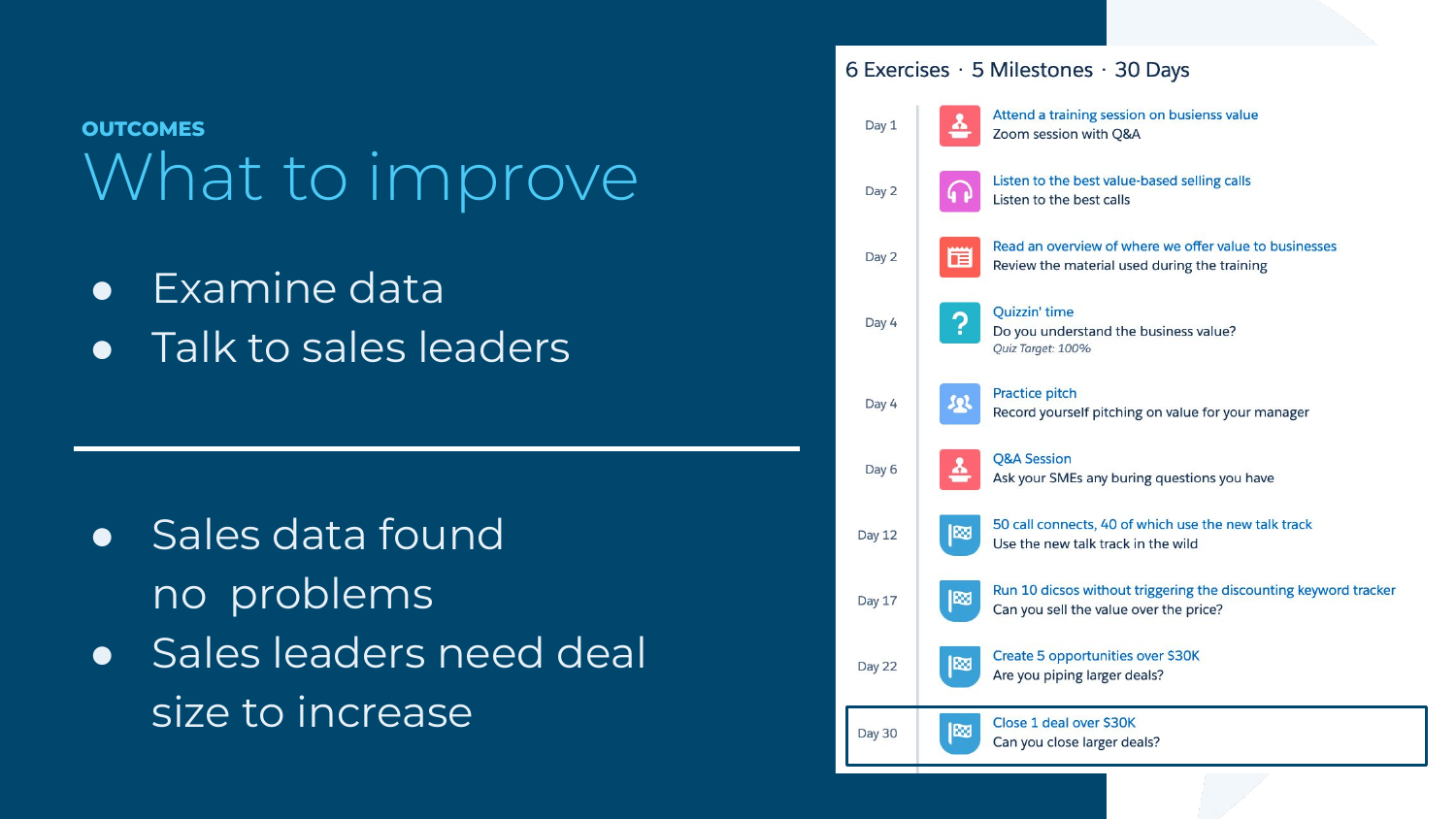

# **Habits**

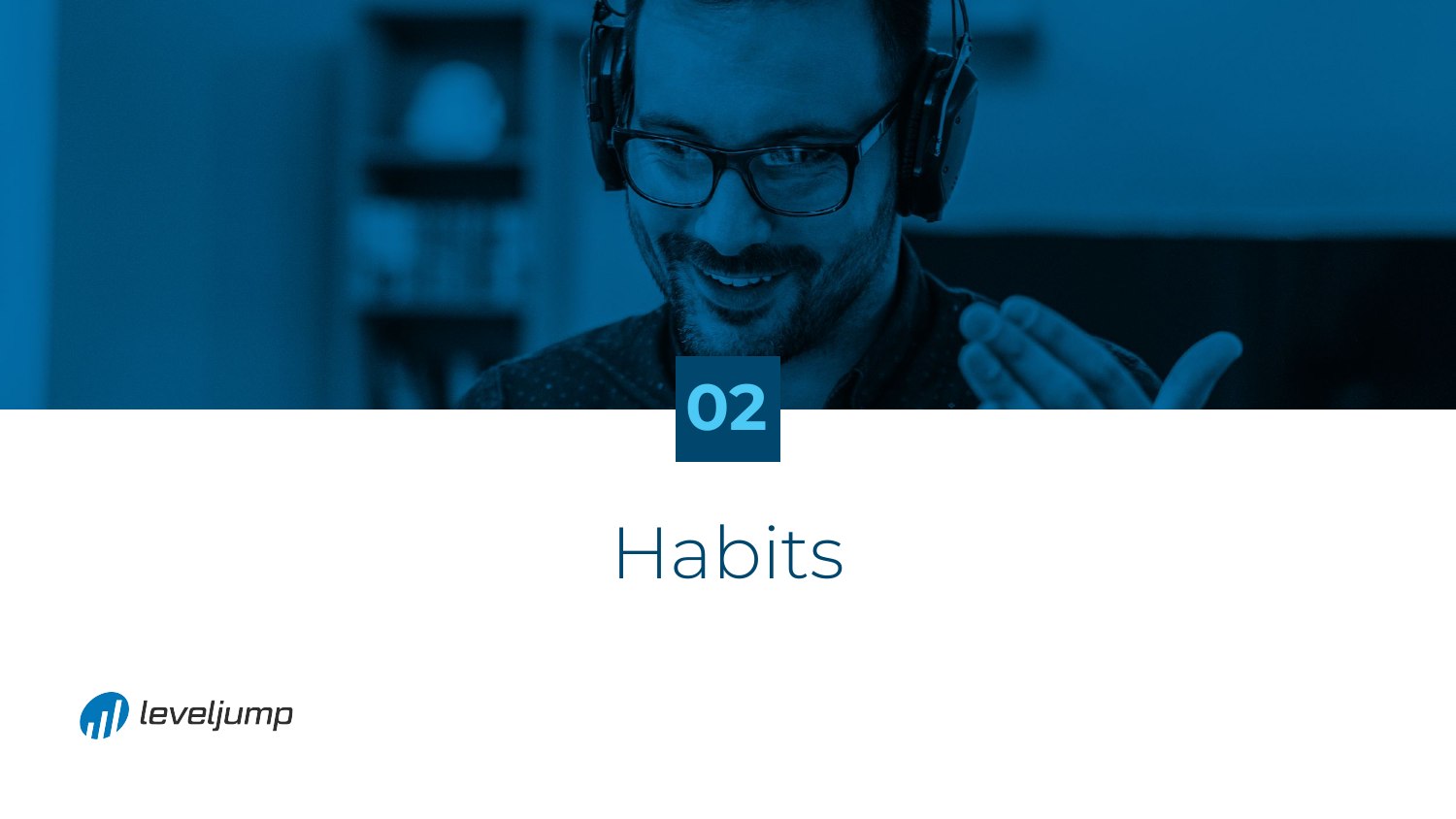### What to change **HABITS**

● Know the problem how do we fix it?

- Right accounts, but lots of discounting
- Talk track focused on price not value

#### 6 Exercises · 5 Milestones · 30 Days Attend a training session on busienss value Day 1 Zoom session with Q&A Listen to the best value-based selling calls Day 2 Listen to the best calls Read an overview of where we offer value to businesses Œ Day 2 Review the material used during the training **Ouizzin' time** Day 4 Do you understand the business value? Quiz Target: 100% **Practice pitch** Day 4 Record yourself pitching on value for your manager Q&A Session Day 6 Ask your SMEs any buring questions you have 50 call connects, 40 of which use the new talk track **IBSI** Day 12 Use the new talk track in the wild Run 10 dicsos without triggering the discounting keyword tracker 网 Day 17 Can you sell the value over the price? Create 5 opportunities over \$30K œ Day 22 Are you piping larger deals? Close 1 deal over \$30K œ Day 30 Can you close larger deals?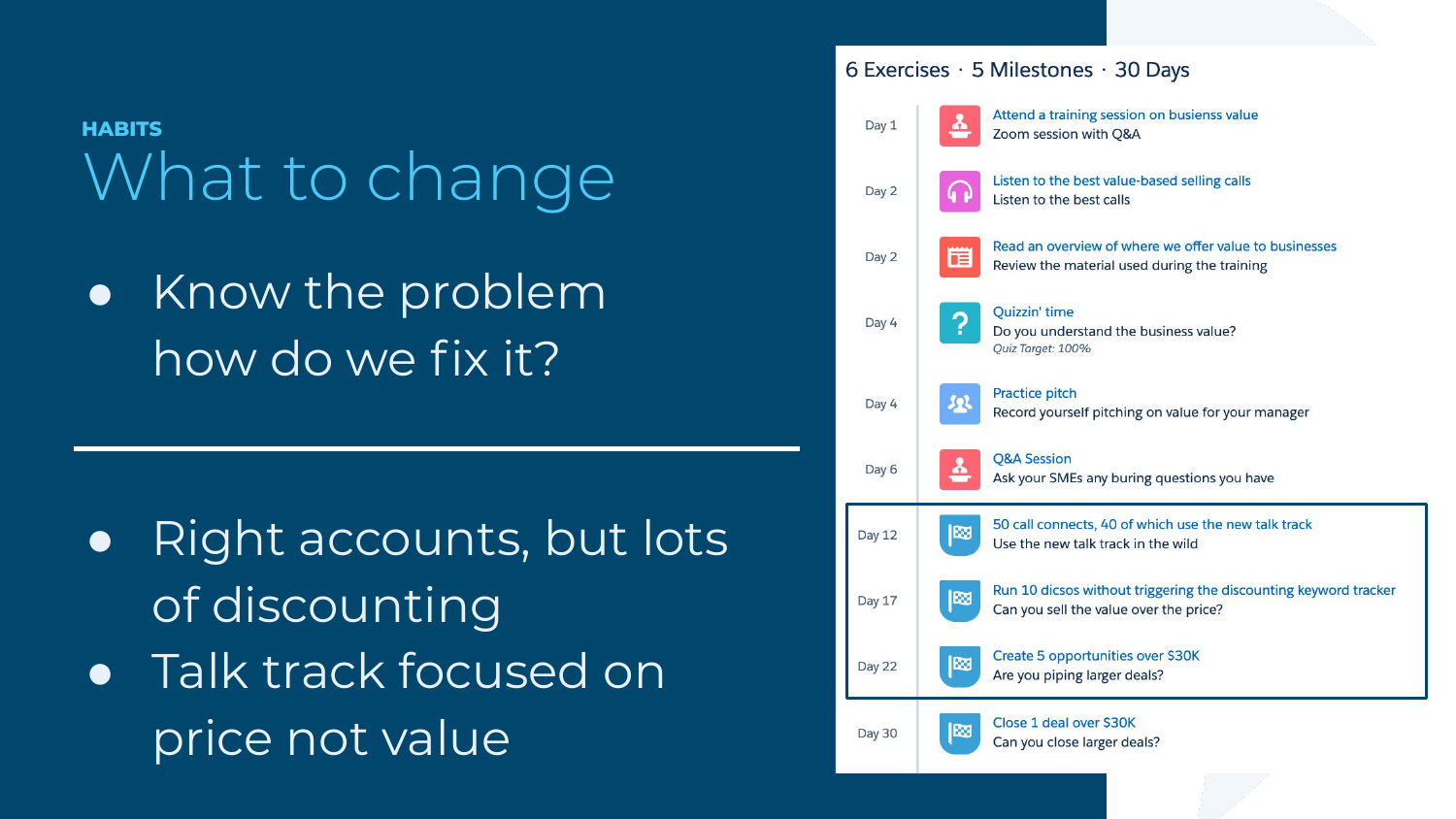

## Certifications

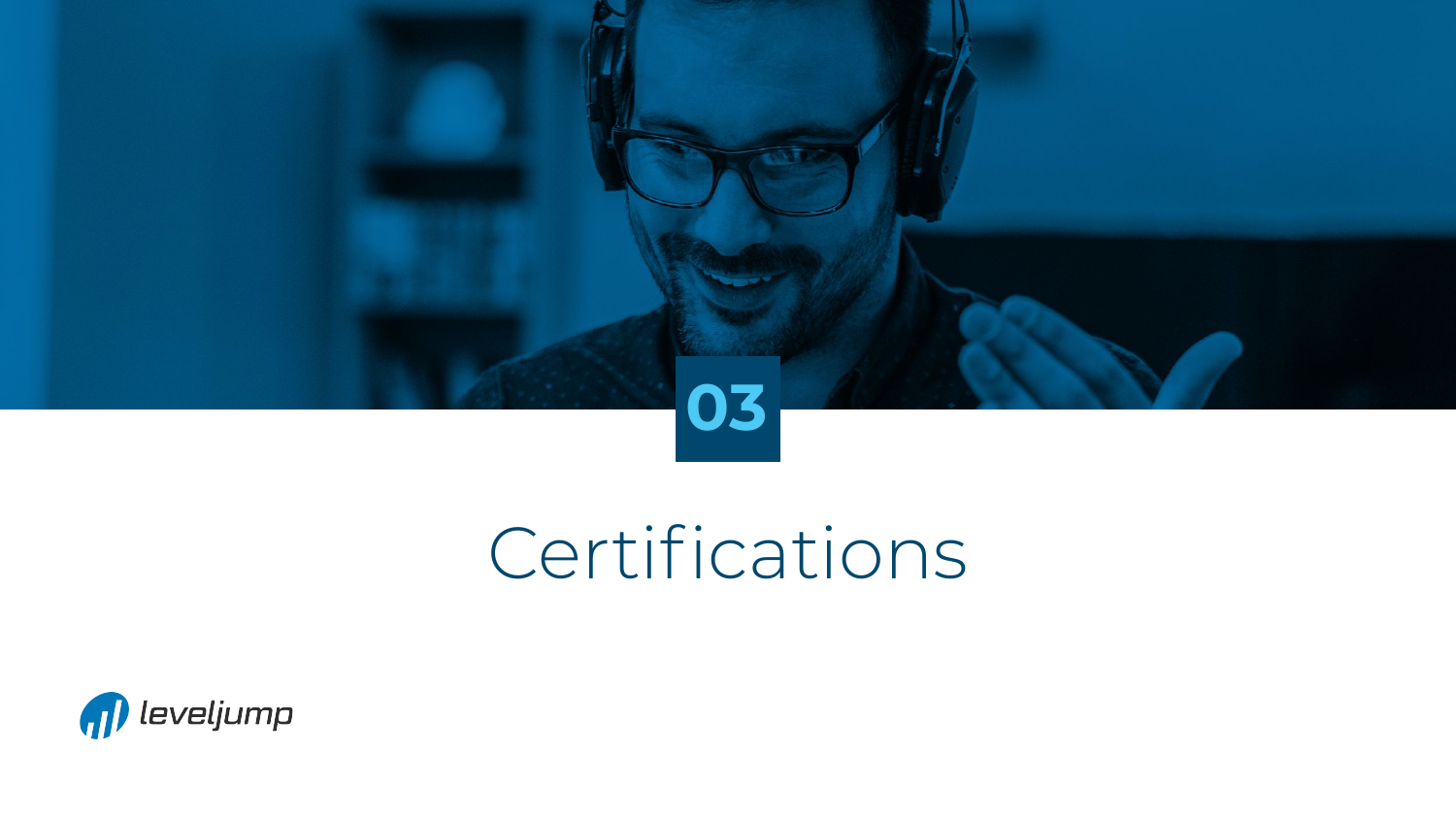### What to test **CERTIFICATIONS**

- What do we certify to see if our reps are prepared?
- Certify a new pitch based on messaging that focuses on value over price

#### 6 Exercises · 5 Milestones · 30 Days Attend a training session on busienss value Day 1 Zoom session with O&A Listen to the best value-based selling calls Day 2 Listen to the best calls Read an overview of where we offer value to businesses Day 2 Œ Review the material used during the training **Ouizzin' time** Day 4 Do you understand the business value? Quiz Target: 100% **Practice pitch** Day 4 Record yourself pitching on value for your manager Q&A Session Day 6 Ask your SMEs any buring questions you have 50 call connects, 40 of which use the new talk track ١Œα **Day 12** Use the new talk track in the wild Run 10 dicsos without triggering the discounting keyword tracker 网 Day 17 Can you sell the value over the price? Create 5 opportunities over \$30K œ **Day 22** Are you piping larger deals? Close 1 deal over \$30K **Day 30** Can you close larger deals?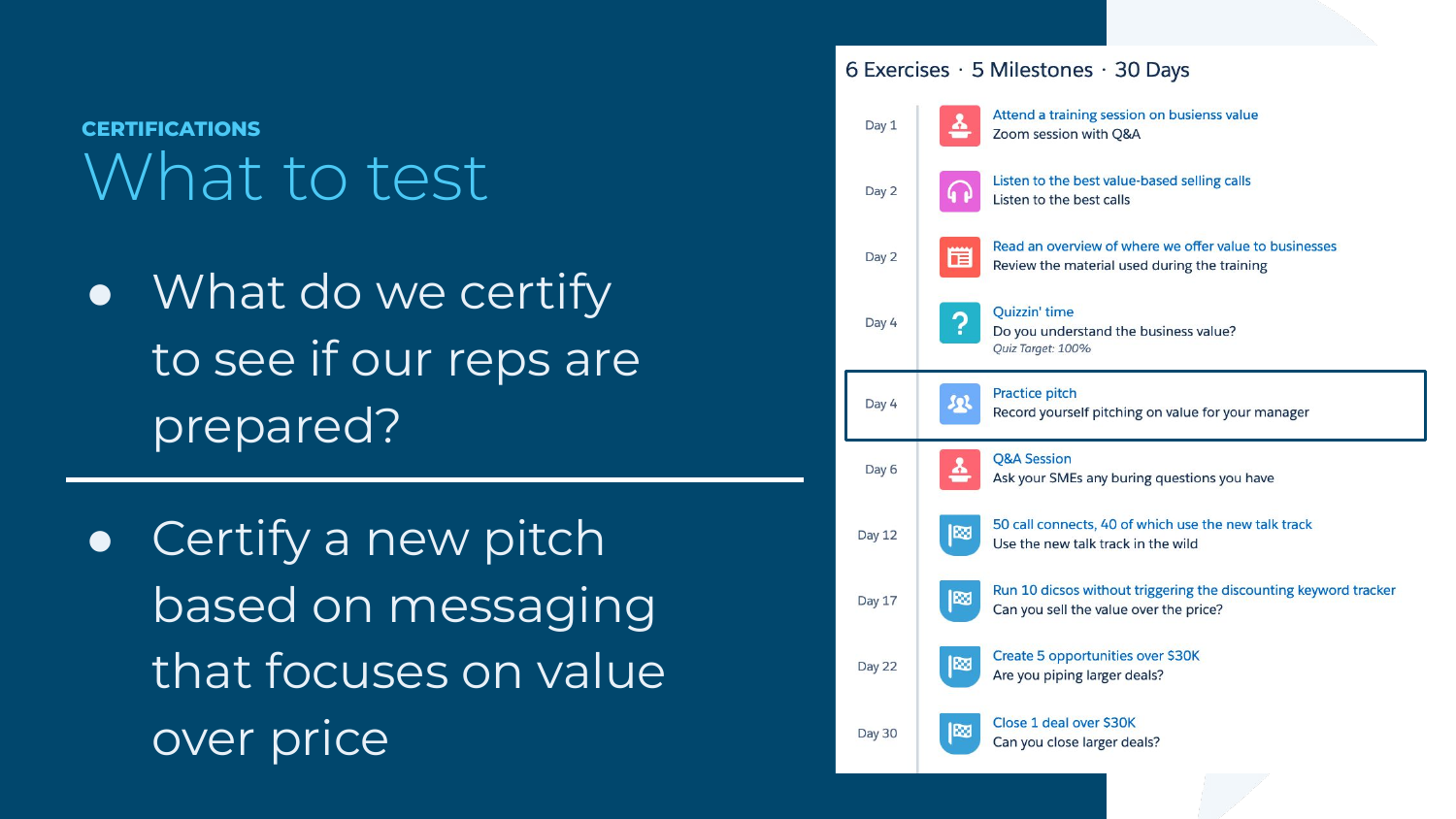

# Programs